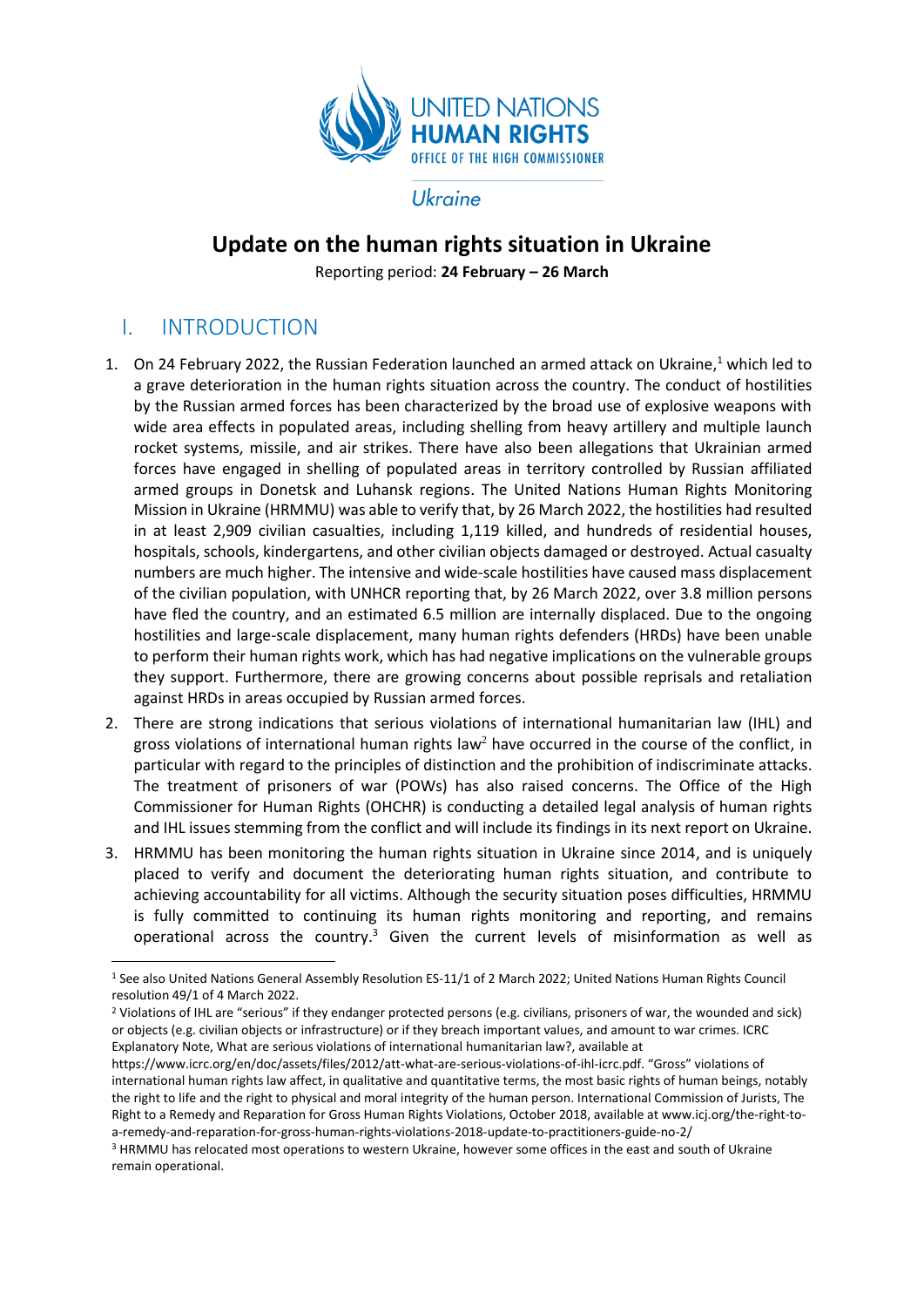disinformation, a continued independent human rights presence in Ukraine is critical to verify reports of civilian casualties and allegations of human rights violations. In producing this update, all available sources of information have been used in line with OHCHR's standard methodology. HRMMU has been able to document a variety of human rights violations which highlight the very heavy toll the conflict is having on civilians. Those incidents which were pending corroboration and verification at the time of publication are indicated.

# II. LEGAL FRAMEWORK

- 4. Both Ukraine and the Russian Federation are parties to several core human rights treaties.<sup>4</sup> Human rights treaties apply in all contexts where a State exercises jurisdiction, both in its territory and extraterritorially. Outside its own territory, a State is considered to exercise jurisdiction over territory that is under its effective control as well as individuals that come within its power.<sup>5</sup> With the exception of lawful derogations, provided for in some human rights treaties, States remain bound by their obligations under international human rights law in situations of armed conflict.
- 5. On 23 February, a State of Emergency was declared in Ukraine for a period of 30 days. The Government of Ukraine imposed martial law for 30 days on 24 February, and subsequently extended it to 25 April. On 1 and 4 March, the Government notified the United Nations Secretary-General of derogation of certain rights enshrined in the International Covenant on Civil and Political Rights (ICCPR) and the European Convention for the Protection of Human Rights and Fundamental Freedoms (ECHR) for the duration of martial law.<sup>6</sup>
- 6. Both the Russian Federation and Ukraine are bound by treaty and customary IHL, in particular the Four Geneva Conventions and Additional Protocol I. In relation to the conduct of hostilities international humanitarian law requires parties to a conflict to distinguish at all times between the civilian population and combatants and between civilian objects and military objectives, to only direct attacks against military objectives, and to take all feasible precautions in the choice of means and methods of attack with a view to avoiding or at the very least minimizing incidental loss of civilian lives and damage to civilian objects. IHL also contains detailed rules on the treatment of persons falling under the control of a party to the conflict, whether sick or wounded, prisoners of war or civilians deprived of liberty or living under occupation.

# III. IMPACT OF HOSTILITIES ON THE CIVILIAN POPULATION

## A. Conduct of hostilities

1

#### **Use of weapons with wide area effect**

7. The use of explosive weapons with a wide area effect should be avoided in populated areas, due to the significant likelihood of producing indiscriminate effects. Weapons with a wide area effect include: a) munitions with a large blast radius, such as large bombs or missiles; b) weapons that

<sup>4</sup> Both Ukraine and the Russian Federation have ratified the International Protocol on Civil and Political rights (ICCPR), International Covenant on Economic, Social and Cultural Rights (ICESC), Convention Against Torture, International Convention on the Elimination of All Forms of Racial Discrimination, Convention on the Elimination of All Forms of Discrimination against Women, Convention on the Rights of the Child, and the Convention on the Rights of Persons with Disabilities. Ukraine has additionally ratified the Convention for the Protection of All Persons from Enforced Disappearance. <sup>5</sup> See e.g. ICJ, paras. 107 – 113; CCPR/C/21/Rev.1/Add. 13, para. 10; CCPR/C/GC/36, para. 63; CCPR/C/120/D/2285/2013, para. 6.5; E/C.12/GC/24, para. 10

<sup>6</sup> Note verbale No. 4132/28-110-17626 of 1 March, amended and replaced with note verbale No. 4132/28-194/600-17988 of 4 March, available at [https://treaties.un.org/doc/Publication/CN/2022/CN.65.2022-Eng.pdf.](https://treaties.un.org/doc/Publication/CN/2022/CN.65.2022-Eng.pdf) Ukraine notified the UN Secretary General of its waiver of obligations under articles 12, 13, 17, 19, 20, 21, 22, 24 and 25 of the ICCPR; articles 8, 9, 10, 11 and 14 of the ECHR; articles 1- 3 of the Additional Protocol to the ECHR; and article 2 of Protocol No. 4 to the ECHR. It also notified of derogation from articles 3, 8(3), 9, 12, 13, 17, 19, 20, 21 and 24 – 27 of the ICCPR; articles 4 (paragraph 3),8, 9, 10, 11, 13, 14, 16 to the ECHR; Articles 1, 2 of the Additional Protocol to the ECHR; and Article 2 of Protocol No. 4 to the ECHR.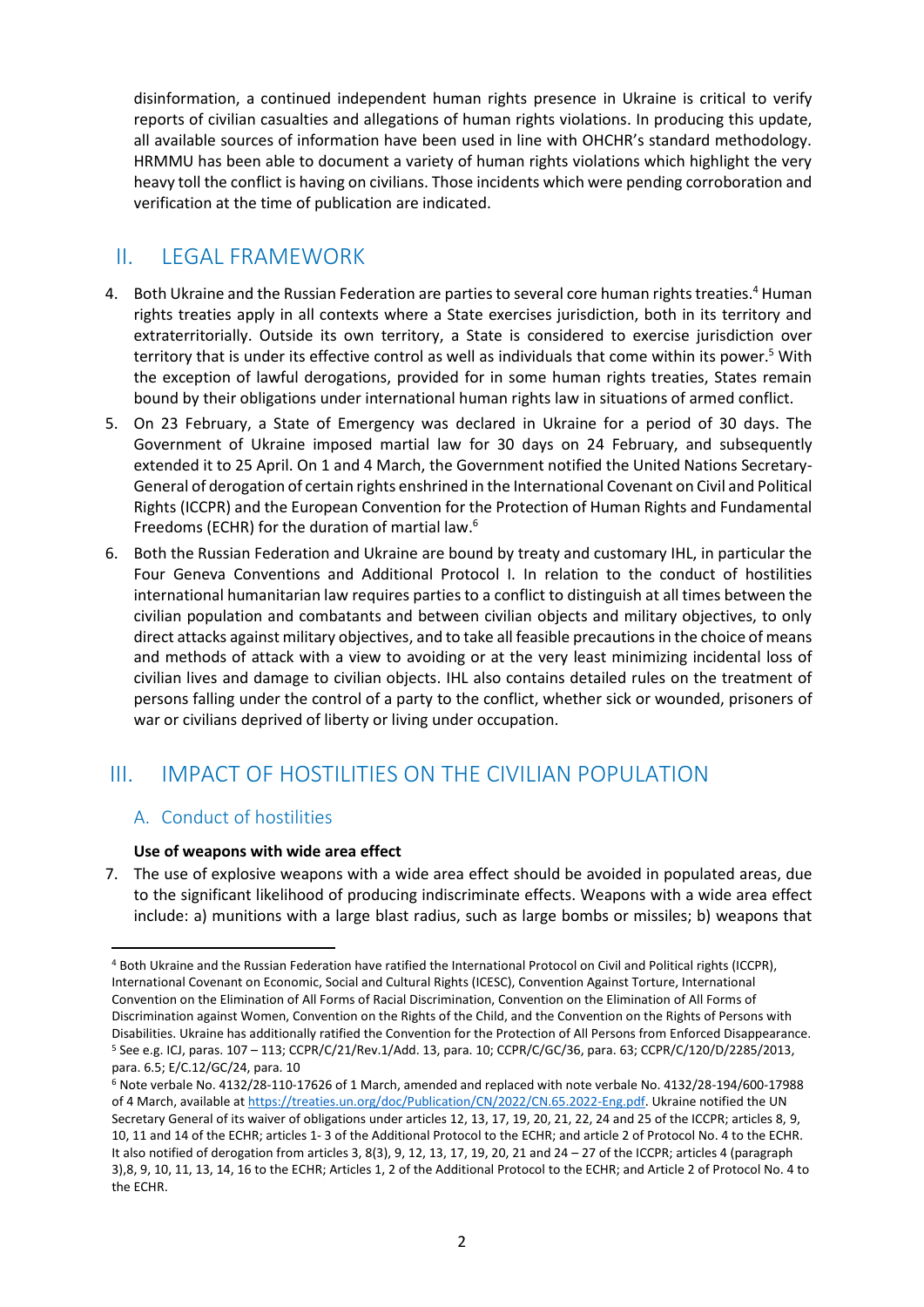tend to have a less accurate delivery system, such as unguided indirect fire weapons, including artillery and heavy mortars; and c) weapons designed to deliver munitions over a wide area, such as multiple launch rocket systems (MLRS) and cluster munitions.

8. OHCHR is concerned that, Russian armed forces have engaged broad use of explosive weapons with a wide area effect in populated areas, including shelling from heavy artillery and MLRS, and missile and air strikes. Most civilian casualties and damage to civilian objects recorded by HRMMU were caused by the use of such weapons. Ukrainian armed forces have also engaged in shelling of populated areas in territory controlled by Russian affiliated armed groups.

#### *Shelling and airstrikes with unguided munitions on urban areas*

9. Unguided munitions fired from ground-based systems such as heavy artillery, MLRS as well as unguided air bombs, have been extensively used by Russian armed forces in attacks on the urban areas of Chernihiv, Hostomel, Irpin, Kharkiv, Kyiv, Lysychansk, Mariupol, Sievierodonetsk, Sumy, Volnovakha and Zhytomyr. In territory controlled by Russian affiliated armed groups, shelling has particularly affected Donetsk and Horlivka.

#### *Cluster munitions*

- 10. Whilst neither the Russian Federation nor Ukraine ratified the 2008 Convention on Cluster Munitions, due to their wider area effects the use of cluster munitions in populated areas is incompatible with the international humanitarian law principles governing the conduct of hostilities that is binding on the parties to the conflict. Furthermore, due to the large number of sub-munitions that fail to explode immediately, exposing civilians to risks for years afterwards, their use even outside of populated areas raises significant concerns of disproportionate and longterm indiscriminate effects.
- 11. HRMMU has received credible allegations that Russian armed forces used cluster munitions in populated areas at least 16 times, resulting in civilian casualties as well as damage to civilian objects. For example, on 24 February, a cluster munition exploded at the Central City Hospital in Government-controlled Vuhledar (Donetsk region), killing at least four civilians and injuring 10, and damaging ambulances and the hospital. On 25 February, six bomblets landed on and around a kindergarten in Government-controlled Okhtyrka (Sumy region). The same day, non-precision guided missiles bearing cluster munitions were used in several districts of Government-controlled Kharkiv, killing at least 9 civilians and injuring 37.
- 12. According to representatives of self-proclaimed 'Donetsk people's republic' and the Russian Federation, at about 11 a.m. on 14 March 2022, Ukrainian armed forces launched a Tochka-U missile equipped with cluster sub-munitions<sup>7</sup> which was intercepted over the centre of Donetsk. They claim that several cluster sub-munitions from the intercepted missile killed 20 civilians on the ground and injured 33 to 37 (depending on the source). HRMMU confirmed that at least 15 civilians were killed (3 women, 1 man, and 11 adults whose sex is still unknown), and 36 injured (20 women, 14 men, 1 boy, and 1 adult) in this incident, and has been working to corroborate other alleged casualties. HRMMU has not been able to verify whether cluster sub-munitions caused the civilian casualties.

#### B. Civilian casualties

 $\overline{a}$ 

- 13. Between 4 a.m. on 24 February, when the Russian Federation's armed attack against Ukraine began, to midnight on 26 March, HRMMU recorded 2,909 civilian casualties consisting of:
	- 1,119 killed (224 men, 168 women, 15 girls, and 32 boys, as well as 52 children and 628 adults whose sex is yet unknown)

<sup>7</sup> Tochka-U (9K79-1) is a 15-120km range missile able to carry a warhead with 50 cluster sub-munitions (9N24) each of 7.15 kg weight with 1.45 kg of А-IХ-20 explosives producing over 300 fragmentation pieces. It had been the subject of mass production in the Soviet Union. Both the Russian Federation and Ukraine inherited substantial numbers of Tochka-U missiles.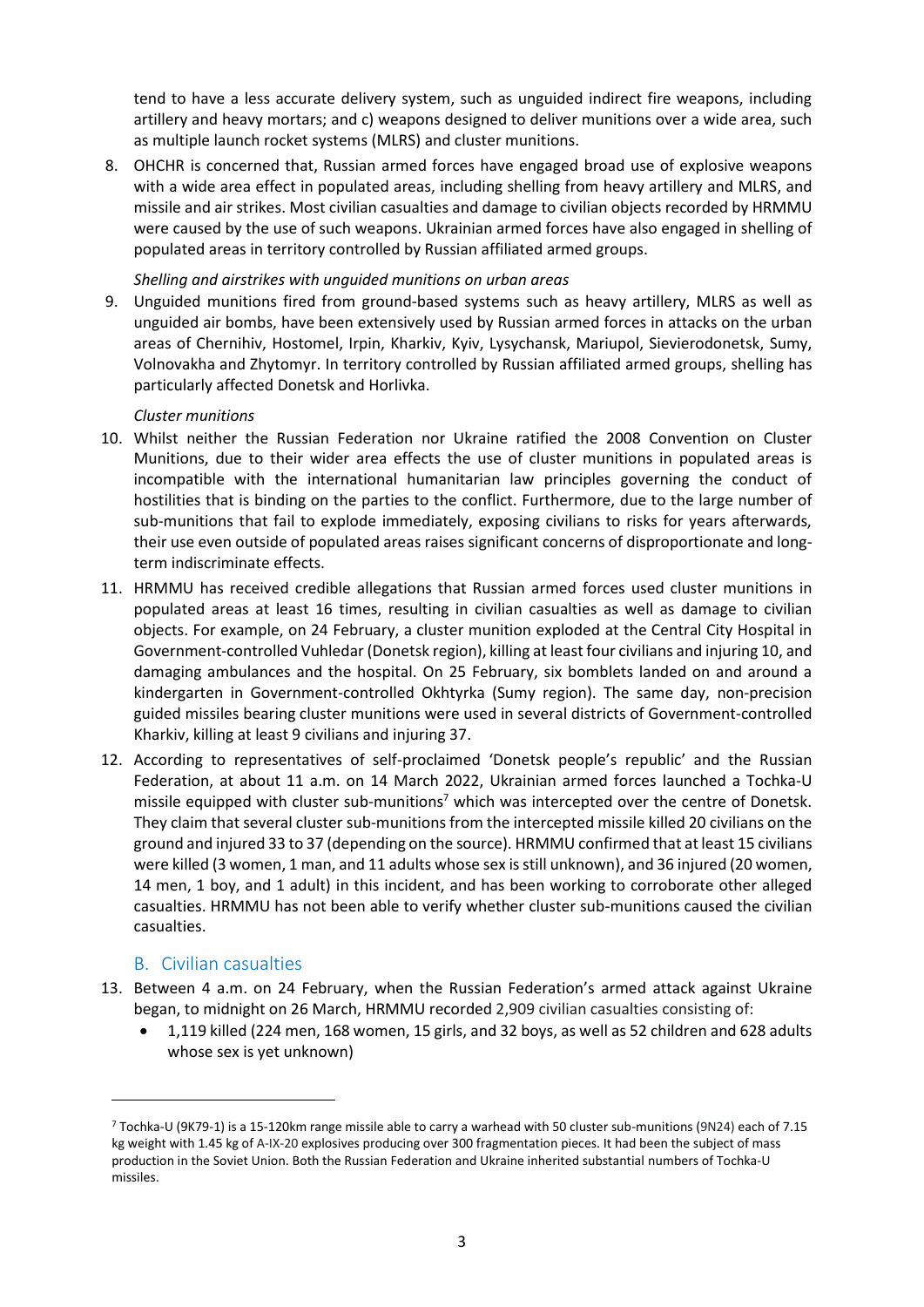- 1,790 injured (201 men, 150 women, 32 girls, and 24 boys, as well as 70 children and 1,313 adults whose sex is yet unknown)
	- o In Donetsk and Luhansk regions: 1,281 casualties (360 killed and 921 injured)
		- On Government-controlled territory: 995 casualties (301 killed and 694 injured)
		- On territory controlled by Russian affiliated armed groups: 286 casualties (59 killed and 227 injured)
	- o In other regions of Ukraine (the city of Kyiv, and Cherkasy, Chernihiv, Kharkiv, Kherson, Kyiv, Mykolaiv, Odesa, Sumy, Zaporizhzhia, Dnipropetrovsk and Zhytomyr regions), which were under Government control when casualties occurred: 1,628 casualties (759 killed and 869 injured)
- 14. OHCHR believes that the actual figures are considerably higher, as the receipt of information from some locations where intense hostilities have been going on has been delayed and many reports are still pending corroboration. This concerns, for example, Izium (Kharkiv region), Mariupol and Volnovakha (Donetsk region), Popasna and Rubizhne (Luhansk region), and Trostianets (Sumy region), where there are allegations of numerous civilian casualties. These figures are being further corroborated and are not included in the above statistics.
- 15. HRMMU has also noted an increase in general mortality rates among civilians in a number of besieged cities that can be attributed to the stress on their health and to the disrupted or absent provision of medical aid.

## C. Destruction and damage of civilian objects

16. Since 24 February, HRMMU has documented large-scale destruction and damage of civilian objects, including private houses, multi-storey residential buildings, administrative buildings, and medical and education facilities, notably in Kharkiv, Izium, Chernihiv, Mariupol, Sumy, and Volnovakha. For example, by 26 March, HRMMU recorded damage to or destruction of 81 civilian objects in Kharkiv city alone, including 40 apartment buildings. The Saltivka neighbourhood of Kharkiv was particularly affected. By 26 March, HRMMU had recorded attacks on 35 educational facilities, including three universities, eight kindergartens, 23 schools, and one scientific centre. Numerous damages to civilian objects have been also reported in Russian affiliated armed groupcontrolled Donetsk and Horlivka.

#### **Medical institutions**

- 17. OHCHR is gravely concerned about the extent of damage and destruction of hospitals and other healthcare facilities that has been reported since 24 February. As of 26 March, HRMMU verified 74 incidents in which medical facilities were affected with various degrees of damage, including 46 hospitals, seven psycho-neurological facilities and 21 other medical facilities. As a result, 54 medical establishments were damaged, 10 destroyed, two were looted. The impact to the five other medical facilities, as well as reports of additional incidents, are being corroborated by HRMMU. Sixty-one of the attacks which damaged medical facilities occurred in Governmentcontrolled territory. These include air strikes on hospitals in Izium, Mariupol, Ovruch, Volnovakha, and Vuhledar. Nine attacks occurred in territory controlled by Russian affiliated armed groups, and four in contested settlements.
- 18. HRMMU has verified the destruction of Mariupol hospital No. 3 by a Russian air strike that took place on 9 March. Several sources in Mariupol, including local authorities, reported that the hospital was clearly identifiable and operational at the time it was hit. Seventeen civilians (including healthcare workers, children, and pregnant women) were injured, one of whom was a woman at a very late stage of pregnancy. Neither the woman nor her unborn child could be saved.

#### *Reproductive health and maternity health care*

19. HRMMU corroborated attacks on six perinatal centres, maternity hospitals, and ten children hospitals, resulting in the complete destruction of two children's hospital and one perinatal hospital. This placed women and children at serious risk of harm. A perinatal centre in Zhytomyr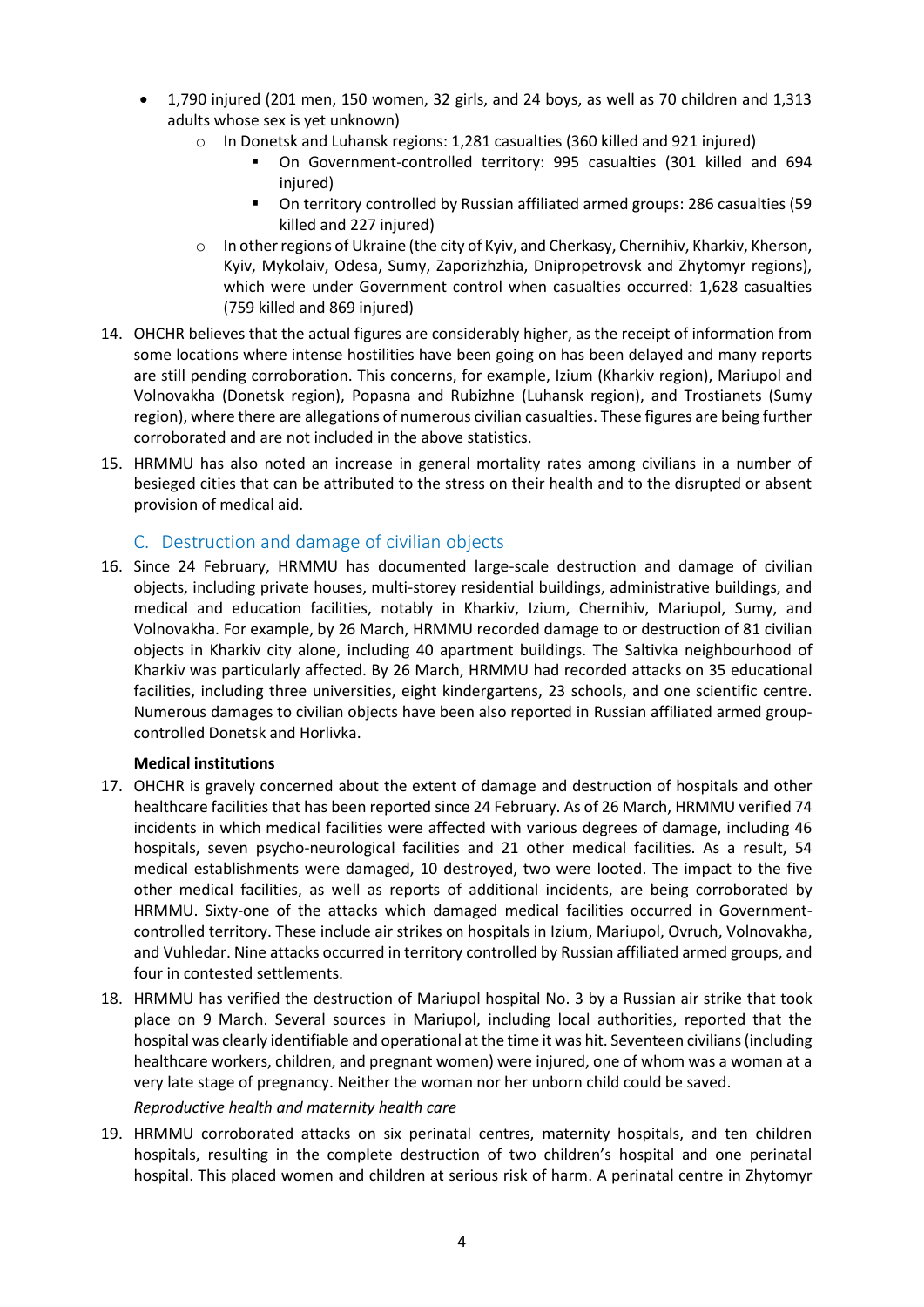oblast, for example, was seriously damaged by shelling and was not able to receive patients, and a city perinatal centre in Kharkiv was shelled, forcing women to be redirected to other facilities. In Mariupol, which has experienced heavy and consistent shelling since early March, the regional perinatal centre ceased functioning due to damage to the power supply, and pregnant women were referred to the city maternity hospital No 2, which was later also affected by shelling. In several maternity hospitals across the country, women have had to give birth in basements that have been converted to operating rooms by medical staff. Already by 11 March, more than 500 women had given birth in the city of Kyiv under these circumstances.

#### **Nuclear power generating stations**

#### *Chernobyl nuclear power plant*

20. The Chernobyl nuclear power plant has been under the control of Russian armed forces since 24 February. On 9 March, the only power link to the nuclear site was destroyed during hostilities, leaving the plant without power for several days.

#### *Zaporizhzhia nuclear power plant*

- 21. Russian armed forces attacked the area of the Zaporizhzhia nuclear power plant in Enerhodar city, the largest of the four functioning nuclear stations in Ukraine on 4 March, and subsequently took control of its premises. During the attack, a training facility located near the nuclear reactors caught fire, which was extinguished. Neither the reactors, nor their cooling system appeared to have been damaged. Two people were reportedly injured during the attack.
- 22. According to HRMMU sources, some 50 units of Russian armed forces' heavy machinery, around 400 personnel and 'a lot' of explosives and ammunition are currently present at the facility. On 14 March, Russian armed forces detonated weapons in the proximity of nuclear reactor #1, allegedly to dispose of them, endangering the facility and its staff.
- 23. The Ukrainian nuclear regulator lost communications with both nuclear facilities, and off-site and on-site radialogical monitoring is currently entirely absent. OHCHR notes that international humanitarian law provides special protections for nuclear electrical generating stations, and this aspect will be considered in OHCHR's next report.

## D. Populations at risk

### **Access to food, water, shelter, sanitation and medical care in besieged settlements and settlements under attack, and evacuations**

- 24. OHCHR is gravely concerned that basic goods and necessities such as food, medicine, heating, gas, water, and mobile connections, are lacking in areas directly affected by hostilities, such as Chernihiv, Izium, Kharkiv, Mariupol, Okhtyrka and Volnovakha. The situation is exacerbated by the lack of agreement between both sides on opening green corridors for humanitarian aid to these settlements.<sup>8</sup>
- 25. HRMMU found that, as of 26 March, at least 126 multi-story residential buildings were damaged and 65 were destroyed in besieged Mariupol. According to credible reports, out of six civilian city hospitals, two were destroyed, three were damaged, and many health professionals had left the city. The remaining facilities continued limited operations understaffed without heating, water, and electricity, as well as without proper supplies. Residents of Mariupol, including pregnant women and children, had spent weeks in cold basements due to constant hostilities, and have had to endure lengthy periods without access to clean water or often any water, food, proper sanitation and medicine.
- 26. On 16 March, the Drama Theatre located in the centre of Mariupol was destroyed by a powerful explosive, allegedly by a Russian air strike. There were reportedly between 800 and 1,200 civilians,

**<sup>.</sup>** <sup>8</sup> According to article 70(2) of the Additional Protocol I, the parties to the conflict must allow and facilitate rapid and unimpeded passage of humanitarian relief for civilians in need, even if the assistance is destined for the adverse party.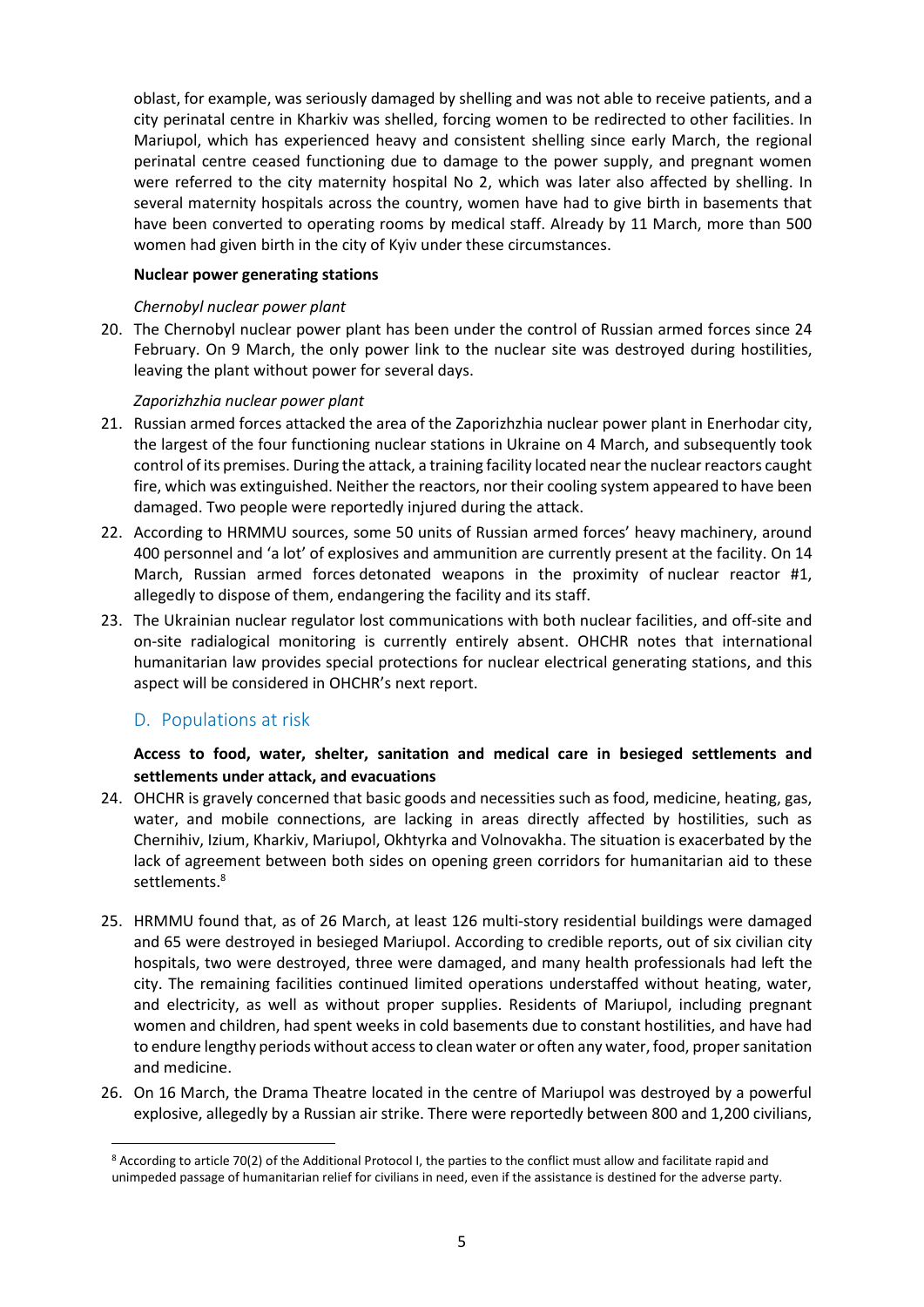including women and children, taking shelter in the theatre, both underground and on the floors. According to media interviews with survivors, there could be hundreds of civilian casualties, both killed and injured. HRMMU is working to corroborate civilian casualties from this incident.

27. HRMMU has been looking into allegations that some Mariupol residents have been forcibly evacuated to territory controlled by Russian affiliated armed groups and further into the Russian Federation.

#### **Protection of persons with disabilities and older persons**

- 28. Persons with physical and sensory disabilities and older persons in localities affected by ongoing hostilities have struggled to access bomb shelters. Reportedly, most bomb shelters lack adequate accommodation for persons with disabilities and older persons. HRMMU received reports about persons with disabilities and older persons who, due to difficulties encountered at bomb shelters, elected to stay in their apartments, putting themselves in grave danger.
- 29. Persons with disabilities supported by male caregivers reportedly struggle to cross the border to neighbouring countries, due to the Government's mobilisation and prohibition for serviceable men to leave the country. OHCHR notes that the Parliament approved a draft law on 15 March that, once in force, will exempt certain categories of men including caregivers and those with disabilities.

#### **Protection of persons in long-term care facilities**

- 30. Long-term care facilities for persons with disabilities, children with disabilities and older people in Kyiv, Kharkiv and Luhansk regions have been facing an appalling humanitarian situation due to the ongoing hostilities and the resulting lack of food, heating, electricity, water and medication.
- 31. An orphanage near Kyiv with 52 children with disabilities up to the age of four lost heating due to damages to infrastructure by hostilities and a rapidly growing lack of food and medical supplies. After days of a dire humanitarian situation, Ukrainian authorities managed to evacuate the children on 9 March to Kyiv, however by this time, most of the children were suffering from hypothermia and their health was compromised.
- 32. Several long-term care facilities for older people and persons with disabilities in eastern regions could not be evacuated due to ongoing hostilities, and residents suffered from cold temperatures and were cut off from heating due to damages to infrastructure by hostilities. A long-term care facility with 350 residents with intellectual and psychosocial disabilities in Oskil (Kharkiv region) was heavily damaged by shelling and fire on 11 March. Its residents (among whom are people with limited mobility and in need of intense care) and staff members, together with more than ten of their children, spent 11 days hiding in the unheated basement of the facility. On 15 March, the facility patients were evacuated to another facility in the west of the country. A long-term care facility in Yasnohorodka (Kyiv region), where 180 older persons and persons with disabilities reside, lacked heat and electricity for ten days and had to ration food supplies. The area was under the effective control of Russian armed forces since 9 March.

#### **Penitentiary institutions**

- 33. According to the State Penitentiary Service of Ukraine, as of 11 March, five penitentiary institutions in the country have been affected by shelling, including pre-trial detention facilities in Mariupol and Chernihiv, and penitentiary facilities in Mariupol, Berdiansk and in Kharkiv. Reportedly, penitentiary staff and prisoners were hiding in bomb shelters during the shelling.
- 34. OHCHR recalls that penitentiary institutions should use all possible means to ensure the security of detainees and prisoners during hostilities and to continue to provide access to adequate food, drinking water and medicine.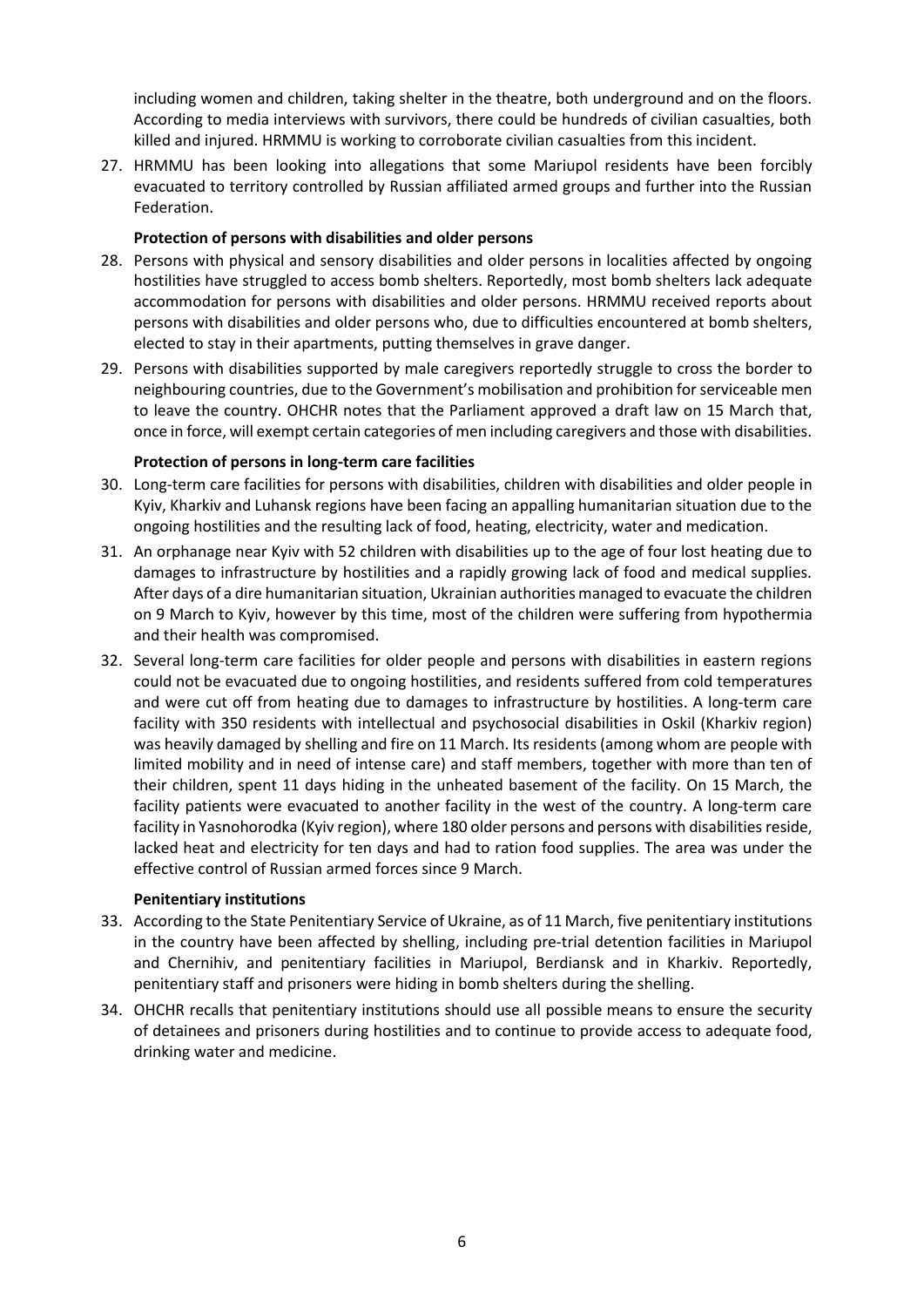# IV. RIGHT TO LIBERTY AND SECURITY OF PERSONS

### A. Killings

35. HRMMU is in the process of verifying dozens of allegations of killings of civilians in the context of the ongoing hostilities. They include alleged killings of civilians by Russian armed forces in Chernihiv, Kyiv, Kharkiv, Kherson, Luhansk, Sumy, and Zaporizhzhia regions. In the majority of these allegations, moving civilian cars were fired upon or were crashed into by military equipment. Established circumstances of some incidents suggests that attempts were not taken to distinguish between civilians and combatants. HRMMU is also following up on allegations of killings by members of the Russian military while looting or expropriating property, or during peaceful assemblies. HRMMU also received allegations of killings of two civilians deemed to be affiliated with Russian armed forces or supporting pro-Russian views.

### B. Conflict-related detentions

- 36. HRMMU has documented the arbitrary arrests and the possible enforced disappearances of 21 journalists and civil society activists who had been vocal against the Russian attack in Kyiv, Luhansk, Kherson, and Zaporizhzhia regions. Five journalists and four civil society activists were reportedly released, and HRMMU is seeking to verify these reports. The alleged perpetrators are members of the security forces of the Russian Federation and affiliated armed groups of self-proclaimed 'republics', in territory which have recently come under the control of Russian armed forces in Kherson, Luhansk, and Zaporizhzhia regions.
- 37. In one case, on 4 March, a pro-Ukrainian activist and former local official in a town in Luhansk region was arrested after the Government lost control of the town. According to relatives, the arrest was conducted by several men dressed in civilian clothes with white stripes on their shoulders and hip. Five days later, they were informed the victim was being held in the local police department, now under the control of self-proclaimed 'Luhansk people's republic' 'ministry of interior'. Relatives were able to deliver medication, but were denied a meeting with the victim.
- 38. Similarly, HRMMU documented the arrests and detention of 24 public officials and civil servants of local authorities, including three mayors and a head of joint local community, by Russian armed forces and affiliated armed groups of self-proclaimed 'republics' in parts of Kyiv, Kherson, Zaporizhzhia, Donetsk, Sumy and Chernihiv regions currently controlled by them. OHCHR notes an emblematic case of the mayor of Melitopol, who was witnessed being taken away from the town's humanitarian center with a bag on his head reportedly by Russian armed forces on 11 March. The mayor was released on 16 March, reportedly in exchange for the release of nine POWs held by the Government of Ukraine. By 26 March, 13 of the 24 officials were reportedly released, while the locations and status of the remaining eleven remained unknown.
- 39. OHCHR is deeply concerned that the victims' relatives or family members received no information regarding their apprehension, whereabouts or fate.
- 40. Since the beginning of the armed attack, Ukraine's State Security Service (SBU), National Police and the Office of the Prosecutor General reported the arrests of more than 300 individuals suspected of crimes against the national security of Ukraine and for aiding Russian armed forces. HRMMU has not received complaints in relation to the arrests and pre-trial detention of these individuals, which reportedly were sanctioned by courts or prosecutors in line with rules of criminal prosecution during the martial law period. However, OHCHR notes with concern the publication of videos of two women reportedly arrested by the SBU, in which one testified against her husband and the other apologised for pro-Russian posts on social media. HRMMU has also received allegations regarding arrests and detention of three individuals by SBU officers, who did not provide information to their relatives about their formal arrest, places of detention and the fate of their close ones.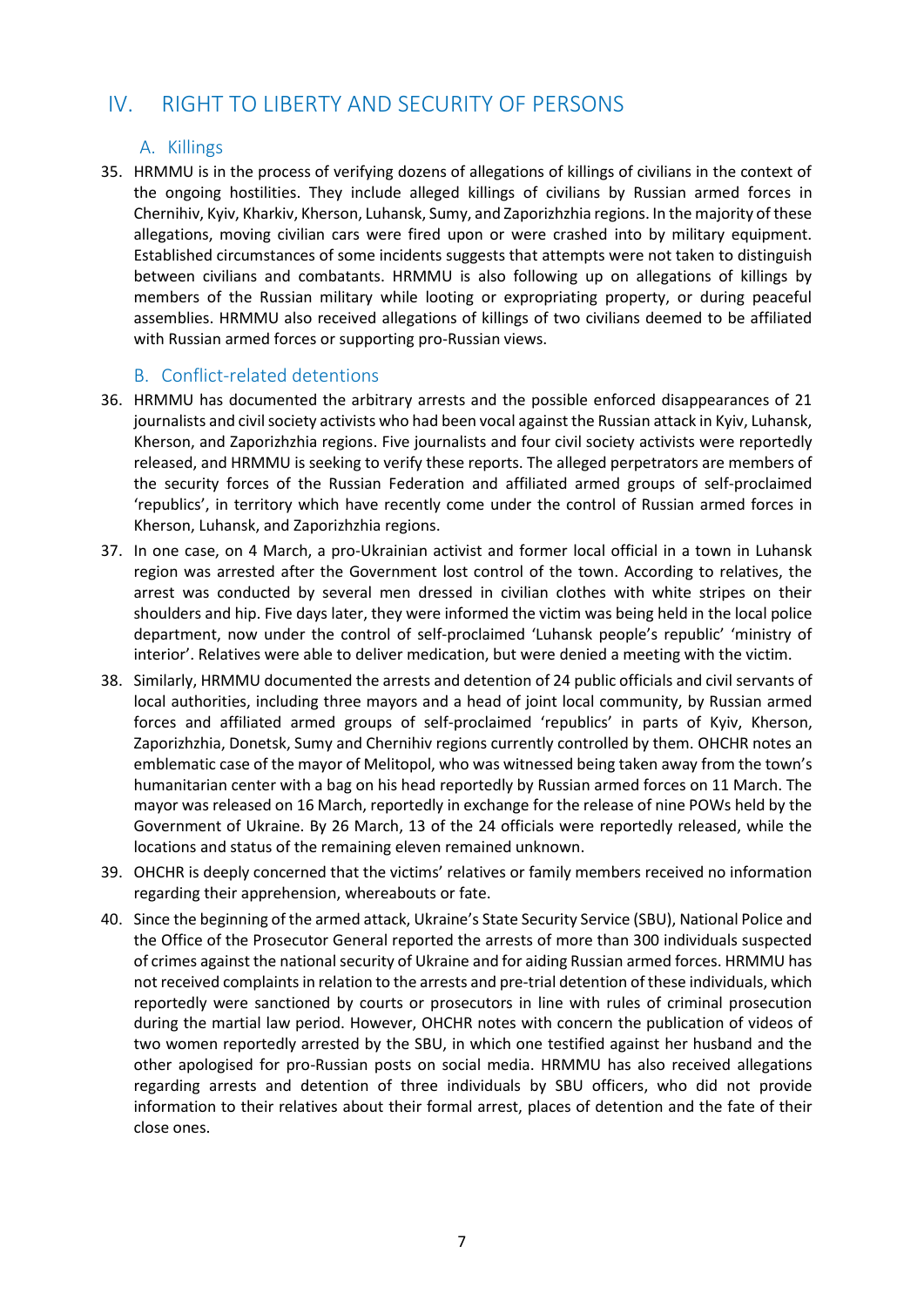# C. Torture and ill-treatment of civilians

41. OHCHR is concerned by a large number of reports and video footage of torture and ill-treatment of people believed to be marauders, bootleggers, pro-Russian supporters, and curfew violators in territory controlled by the Government of Ukraine. HRMMU has received credible allegations of more than 45 such cases of torture and ill-treatment by civilians, police officers and members of the territorial defence. In most cases, perpetrators allegedly duct-taped individuals to electricity poles or trees, partially or fully stripped them, beat them, including with sticks and rods, and sprayed them with paint or marked their bodies and clothes with the word "marauder". In addition to the physical and mental harm caused, persons stripped of clothing and bound outdoors are at serious risk of hypothermia given the winter season. HRMMU also documented two cases where police officers and members of the territorial defence beat accused marauders with a rod while they were taped to poles. Some of this conduct may also amount to conflict related sexual violence (which is addressed in more detail below).

## D. Conflict-related sexual violence

- 42. OHCHR notes the heightened risks of conflict related sexual violence (CRSV) in Ukraine in the context of increased military presence in populated areas, installation of checkpoints, detention, destruction of homes and infrastructure leading to a lack of privacy, challenges in accessing basic goods and services and mass internal displacement. Further, a high number of women and girls are fleeing Ukraine and crossing borders, either alone or with children, and face high risk of human trafficking and sexual exploitation.
- 43. Lack of physical security, absence of available services for victims, an atmosphere of impunity, fear of retaliation and stigma, and trauma all contribute to under-reporting by victims of sexual violence. Allegations of CRSV are mostly made by alleged witnesses or secondary sources. Current indicators, including reports from the National hotline for the prevention of domestic violence, trafficking in human beings and gender discrimination, suggest a high risk of sexual violence.
- 44. While HRMMU has received allegations of CRSV committed by Russian armed forces, it has not yet been able to verify them in line with OHCHR methodology. HRMMU is aware of one case of sexual violence in Kyiv region currently being investigated by Ukrainian law enforcement authorities as a violation of the laws and customs of war, pursuant to Article 438 of Criminal Code of Ukraine. HRMMU has also received an allegation of CRSV perpetrated by Ukrainian forces, when a captured Russian military member was threatened with castration on camera.
- 45. OHCHR also notes that binding partially or fully stripped personsto poles or trees and beating them in public could also amount to CRSV.

## E. Treatment of prisoners of war

#### **In the power of Ukraine**

**.** 

46. On 28 February, the Government of Ukraine established the Joint Centre for Tracing and Release of Prisoners, which is tasked with recording information about prisoners of war (POWs) captured by the Government of Ukraine and tracking information about Ukrainian soldiers and civilians captured, or detained by Russian armed forces and affiliated armed groups of self-proclaimed 'republics'. The Government of Ukraine assigned the Ukrainian National Centre for Peacebuilding to act as the National Information Bureau according to article 122 of the Third Geneva Convention. The Government of Ukraine has referred to a range of estimates for the total number of Russian POWs, varying from 562 to 2,000.9

<sup>9</sup> On 19 March 2022, Iryna Vereshchuk, Deputy Prime Minister and Minister for Reintegration of the Temporary Occupied Territories of Ukraine, informed about 562 POWs captured by Ukrainian forces since 24 February 2022. provided by the Joint Centre for Tracing and Release of Prisoners. However, she noted these figures might be inaccurate, as the Centre only became operational on 18 March 2022, and indicated that the number of 2,000 POWs which was communicated by the President of Ukraine to the Prosecutor of the ICC might be more accurate.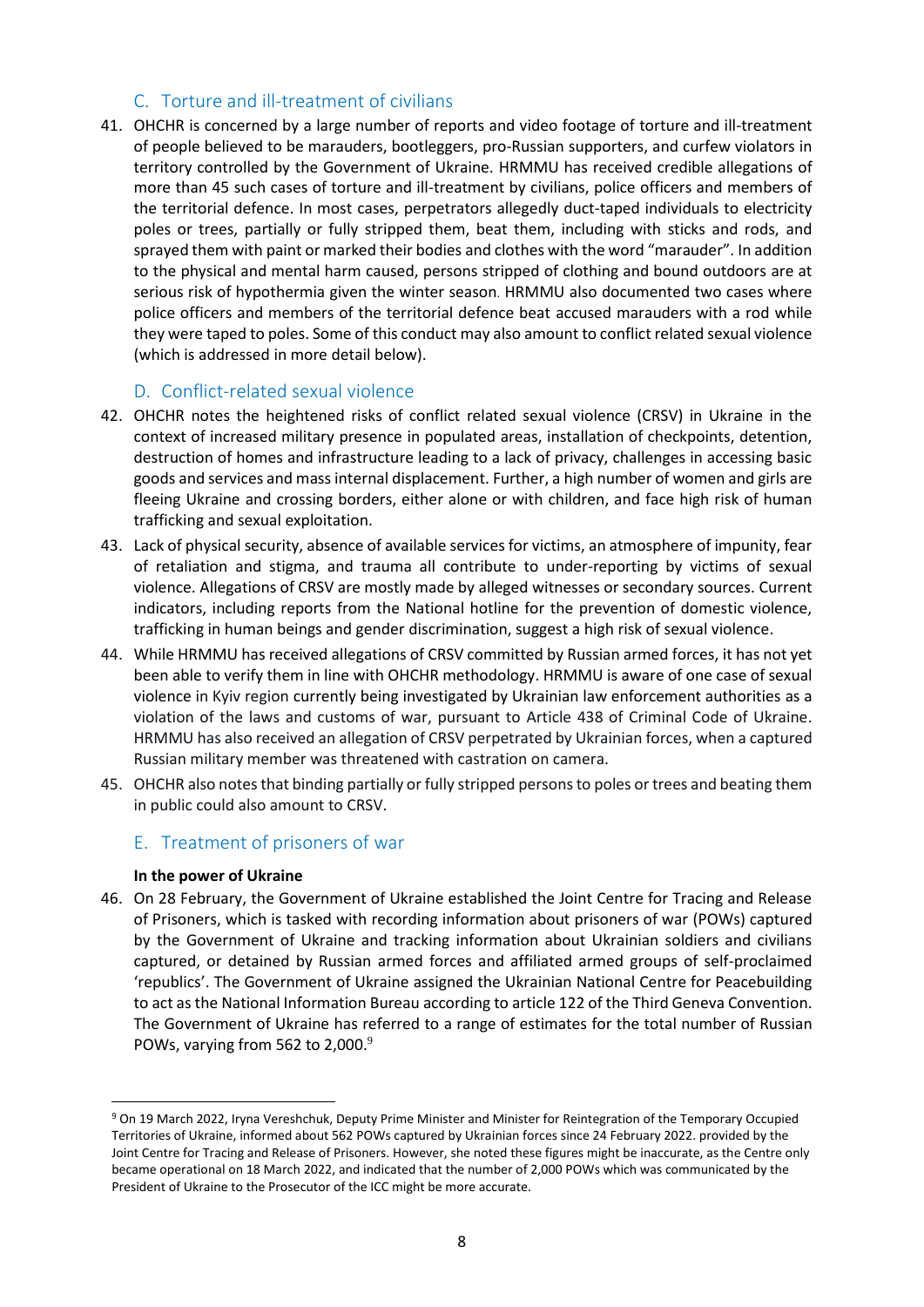- 47. HRMMU is aware that POWs have been placed in pre-trial detention facilities and prison colonies. On 19 March, the Prosecutor General also announced that camps for POWs have become operational, however HRMMU has not received information about the number and location of such camps.
- 48. OHCHR notes with concern the abundance of videos publicly available online depicting interrogations of POWs by Ukrainian forces following their capture. In the videos, POWs are made to apologise to the Ukrainian people, disparage their command, glorify Ukrainian armed forces, or call on relatives to put a stop to the war. $^{10}$
- 49. The General Prosecutor's Office has notified POWs of criminal charges being brought against them for trespass against the territorial integrity of Ukraine that caused grave consequences, including killings, and illegal crossings of the Ukrainian border. In a few cases, war crimes charges have been brought. $11$

#### **In the power of the Russian Federation**

- 50. HRMMU cannot verify the number of POWs captured by the Russian armed forces and affiliated armed groups of self-proclaimed 'republics'. Russian affiliated armed groups of self-proclaimed 'Donetsk people's republic' reported 331 POWs as of 19 March, and Russian affiliated armed groups of self-proclaimed 'Luhansk people's republic' reported 35 POWs as of 14 March. On 19 March, Iryna Vereshchuk, Deputy Prime Minister and Minister for Reintegration of the Temporary Occupied Territories of Ukraine stated that the Government of Ukraine was aware of around 270 Ukrainian servicemen captured as POWs by Russian armed forces. HRMMU is not aware of any information on the establishment of an information bureau for POWs by the Russian Federation as required by with article 122 of the Third Geneva Convention.
- 51. Of concern, HRMMU notes a large number of videos with intimidation and insults of Ukrainian POWs following their capture. HRMMU has collected videos from media and open sources depicting interrogations of POWs immediately after their capture – some conducted by Russian armed forces and others by members of affiliated armed groups of self-proclaimed 'republics'. In the videos, members of the Ukrainian armed forces and territorial defence were compelled to disparage their command and comrades, shout glorifying chants to Russian armed forces, and call on the Government of Ukraine to enter into peace talks with the Russian Federation or for Ukrainian soldiers to lay down their weapons. HRMMU notes that some POWs had visible signs of bruises.
- 52. Article 13 of the Third Geneva Convention requires POWs to be treated humanely and, as noted above, to be protected, particularly against acts of violence or intimidation and against insults and public curiosity, at all times.

# V. FUNDAMENTAL FREEDOMS AND CIVIC SPACE

#### A. Freedom of opinion and expression, and of peaceful assembly

53. OHCHR is gravely concerned about reports that individuals in Ukraine who publicly express views against the Russian Federation's military attack have been the subject of arbitrary arrests and detention and of enforced disappearance. On 9 March, the Head of NGO "Svidome Suspilstvo of Melitopol" posted on her Facebook page that a 40-year-old local civilian was apprehended in Melitopol. According to other sources, he was forcibly apprehended by Russian Federation servicemen for listening to a pro-Ukrainian song in his car. His whereabouts remain unknown. HRMMU has verified incidents where Russian military fired warning shots during protests in settlements in Kherson. On 6 March, one male civilian was shot dead in Nova Kakhovka during a peaceful protest against the Russian Federation's presence, and seven others were injured. The

 $\overline{a}$ 

 $10$  Article 13 of the Third Geneva Convention states that POWs "must at all times be protected, particularly against acts of violence or intimidation and against insults and public curiosity".

 $11$  Criminal prosecution of POWs for their mere participation in the conflict is contrary to IHL.